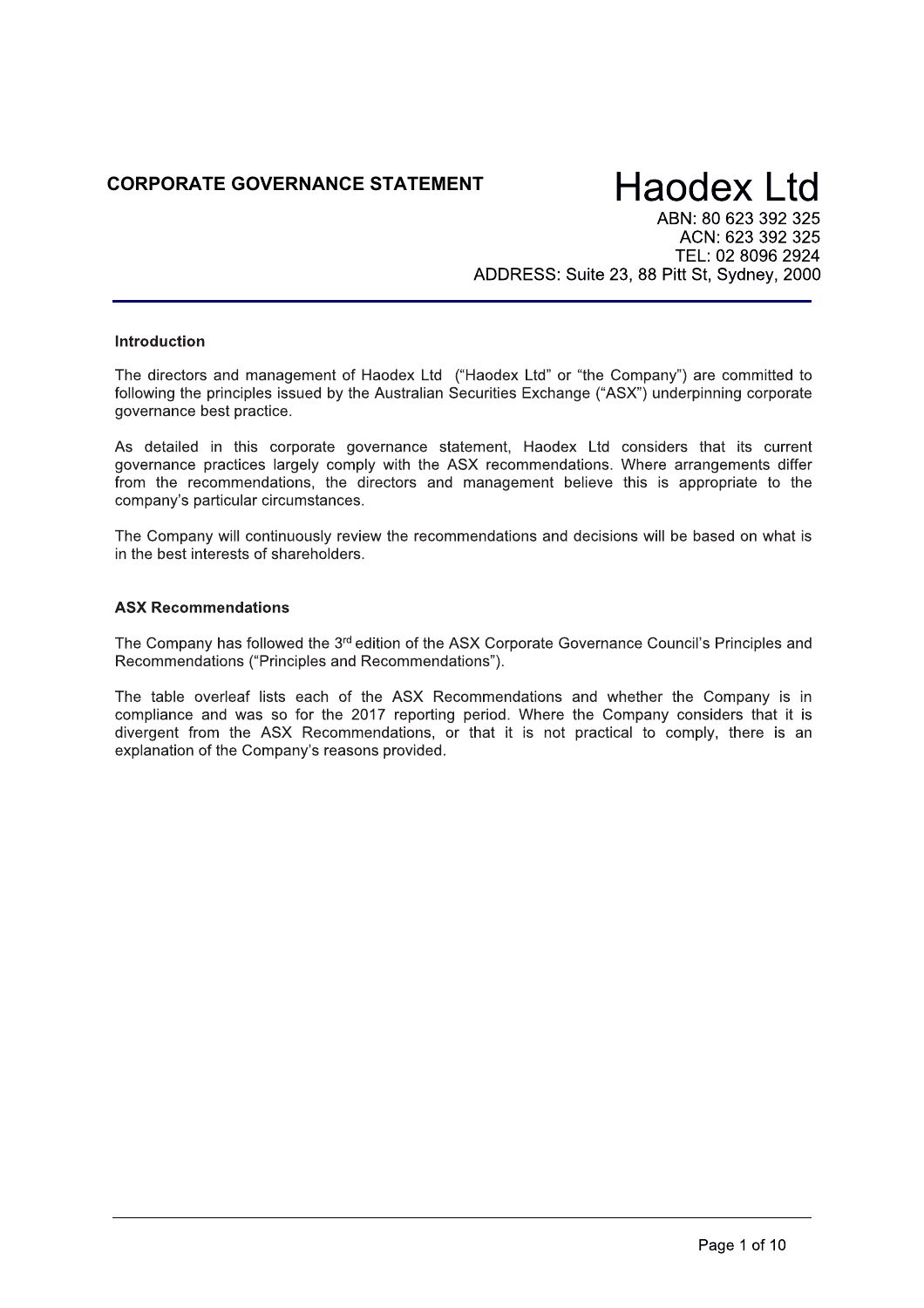| <b>Principle</b> |                                                                                                                                                                                                                                                                                                                                                                                                                                                                                                                                                   |                                              | <b>Comment</b>                                                                                                                                                                                                                                                                                                                                                                                                                                                                                                                                                                                                                                                                                 |  |
|------------------|---------------------------------------------------------------------------------------------------------------------------------------------------------------------------------------------------------------------------------------------------------------------------------------------------------------------------------------------------------------------------------------------------------------------------------------------------------------------------------------------------------------------------------------------------|----------------------------------------------|------------------------------------------------------------------------------------------------------------------------------------------------------------------------------------------------------------------------------------------------------------------------------------------------------------------------------------------------------------------------------------------------------------------------------------------------------------------------------------------------------------------------------------------------------------------------------------------------------------------------------------------------------------------------------------------------|--|
|                  | 1. Lay solid foundations for management and oversight<br>1.1. A listed entity should disclose:<br>(a) the respective roles and responsibilities of its board and<br>management; and<br>(b) those matters expressly reserved to the board and those<br>delegated to management.                                                                                                                                                                                                                                                                    | $\checkmark$<br>$\checkmark$                 | The Company has disclosed on its website, under the corporate governance<br>section, a board charter which outlines the specific responsibilities of the<br>directors. The Board delegates responsibility for the day-to-day operations and administration of the Company to the Chief Executive Officer.                                                                                                                                                                                                                                                                                                                                                                                      |  |
|                  | 1.2. A listed entity should:<br>(a) undertake appropriate checks before appointing a person, or<br>putting forward to security holders a candidate for election, as a<br>director; and<br>(b) provide security holders with all material information in its<br>possession relevant to a decision on whether or not to elect or<br>reelect a director.<br>1.3. A listed entity should have a written agreement with each<br>director and senior executive setting out the terms of their<br>appointment.                                           | $\checkmark$<br>$\checkmark$                 | The Company has a written agreement in place with each director and senior<br>executive which sets out the term of their appointment. Any material variations<br>to written agreements with directors are disclosed to the ASX.<br>Each Director of the Company is able to communicate directly with the<br>Company Secretary and vice versa.                                                                                                                                                                                                                                                                                                                                                  |  |
|                  | 1.4. The company secretary of a listed entity should be accountable<br>directly to the board, through the chair, on all matters to do with<br>the proper functioning of the board.<br>1.5. A listed entity should:<br>(a) have a diversity policy which includes requirements for the<br>board or a relevant committee of the board to set measurable<br>objectives for achieving gender diversity and to assess annually<br>both the objectives and the entity's progress in achieving them;<br>(b) disclose that policy or a summary of it; and | $\checkmark$<br>$\checkmark$<br>$\checkmark$ | The Company has disclosed on its website a diversity policy which has the<br>objective of providing a fair and equitable workplace, free from discrimination<br>related to age, gender, ethnic, cultural or other personal factors, in which<br>diversity enhances the Company's performance and shareholder value.<br>The establishment of measurable diversity objectives is considered annually by<br>the Board. Given the Company's small size, the Board does not think it isyet<br>appropriate to include measurable objectives in relation to gender. As the<br>Company grows and requires more employees, the Company will continue to<br>review this policy and amend as appropriate. |  |
|                  | (c) disclose as at the end of each reporting period the measurable<br>objectives for achieving gender diversity set by the board or a<br>relevant committee of the board in accordance with the entity's<br>diversity policy and its progress towards achieving them, and<br>either:                                                                                                                                                                                                                                                              | $\checkmark$                                 |                                                                                                                                                                                                                                                                                                                                                                                                                                                                                                                                                                                                                                                                                                |  |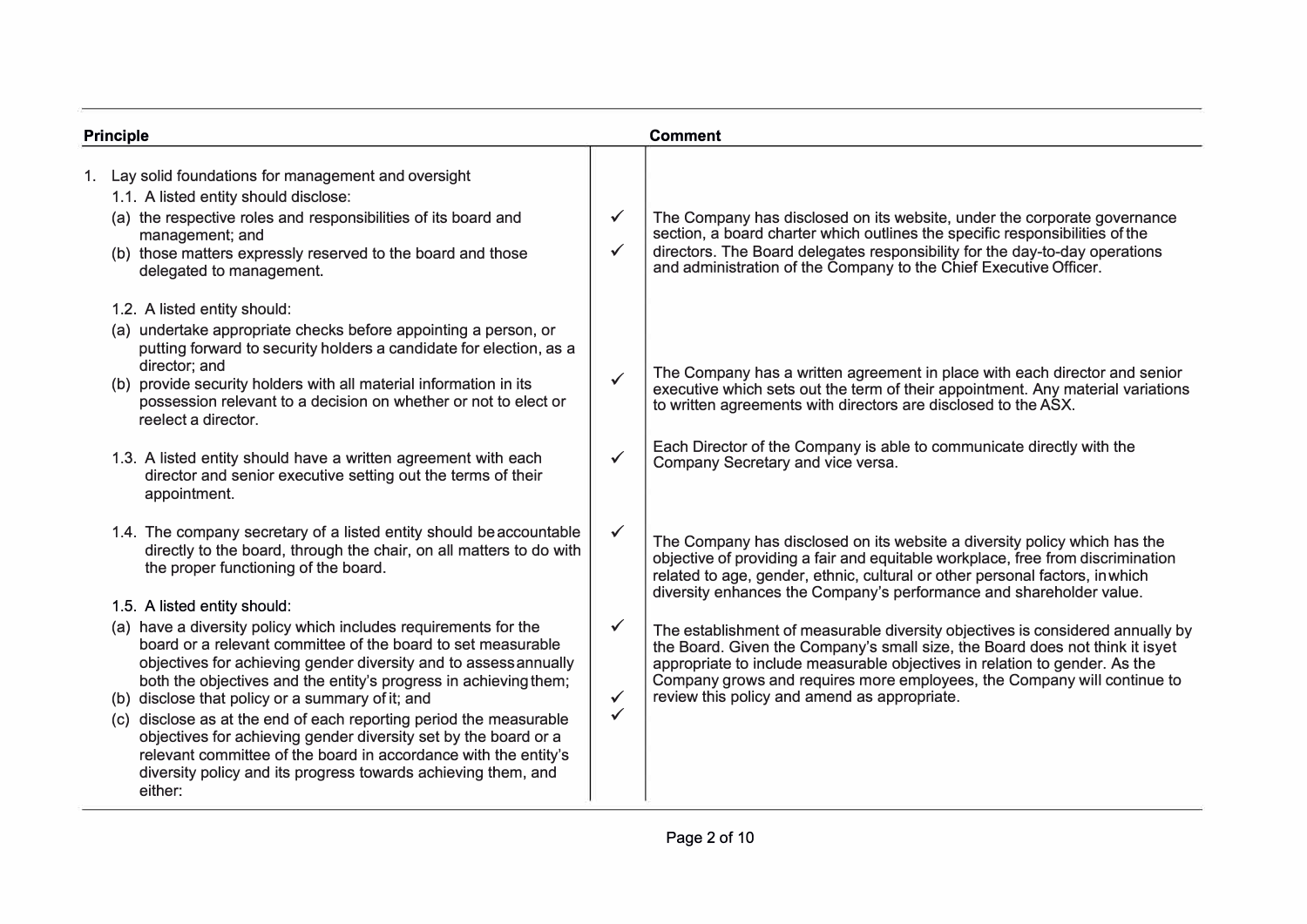| <b>Principle</b>                                                                                                                                                                                                                                                                                                                                                                                                                                                                                   |                              | <b>Comment</b>                                                                                                                                                                                                                                                                                                                                                                                                                                                                          |
|----------------------------------------------------------------------------------------------------------------------------------------------------------------------------------------------------------------------------------------------------------------------------------------------------------------------------------------------------------------------------------------------------------------------------------------------------------------------------------------------------|------------------------------|-----------------------------------------------------------------------------------------------------------------------------------------------------------------------------------------------------------------------------------------------------------------------------------------------------------------------------------------------------------------------------------------------------------------------------------------------------------------------------------------|
| the respective proportions of men and women on the board,<br>(i)<br>in senior executive positions and across the whole<br>organization (including how the entity has defined "senior<br>executive" for these purposes); or<br>if the entity is a "relevant employer" under the Workplace<br>(ii)<br>Gender Equality Act, the entity's most recent "Gender<br>Equality Indicators", as defined in and published under that<br>Act                                                                   |                              | As at 31 December 2020, 60% of all employees were female. There is one<br>female senior executives on the Board.<br>Note: Senior executives are defined as the company's key management personnel,<br>excluding the non-executive directors.                                                                                                                                                                                                                                            |
| 1.6. A listed entity should:<br>(a) have and disclose a process for periodically evaluating the<br>performance of the board, its committees and individual<br>directors; and<br>(b) disclose, in relation to each reporting period, whether a<br>performance evaluation was undertaken in the reporting period<br>in accordance with that process.<br>1.7. A listed entity should:<br>(a) have and disclose a process for periodically evaluating the<br>performance of its senior executives; and | Д<br>$\upmu$<br>$\checkmark$ | The evaluation of the Board is carried out on a continuing and informal basis.<br>The Company will put a formal process in place as and when the level of<br>operations of the Company justifies this.<br>Performance objectives and business plans for the company are set at least<br>annually in line with Haodex Ltd's business strategy. The board monitors<br>performance against plan and on this basis monitors and assesses the<br>performance of the Chief Executive Officer. |
| (b) disclose, in relation to each reporting period, whether a<br>performance evaluation was undertaken in the reporting period<br>in accordance with that process.                                                                                                                                                                                                                                                                                                                                 | $\checkmark$                 | The process in place for monitoring senior executive performance is based on<br>explicit role accountabilities encompassing regular systematic performance<br>reporting, feedback and formal assessment. This is on an annual basis. There<br>is a strategic review at least annually.<br>Performance evaluation of senior executives has taken place in the financial<br>year and is in accordance with the process as set out above.                                                  |
|                                                                                                                                                                                                                                                                                                                                                                                                                                                                                                    |                              | Page 3 of 10                                                                                                                                                                                                                                                                                                                                                                                                                                                                            |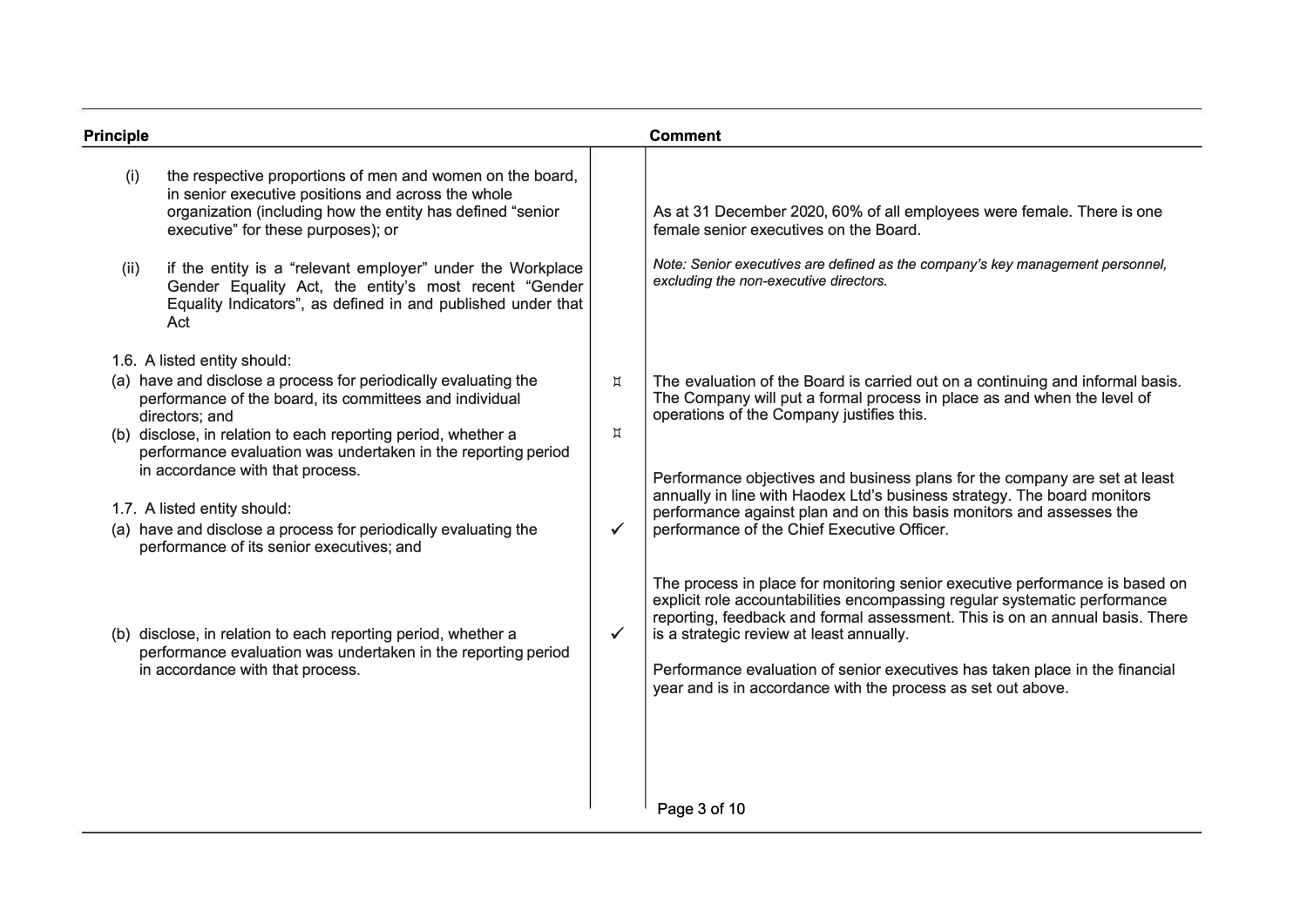| <b>Principle</b>                                                                                                                                                                                                                                                                                                                                                                                                                                                                                                                                                                                                                                                                                                                                                                                                                                                                                             |                                                                       | <b>Comment</b>                                                                                                                                                                                                                                                                                                                                                                                                                                                                                                                                                                                                                                                                                                                                                                                                        |
|--------------------------------------------------------------------------------------------------------------------------------------------------------------------------------------------------------------------------------------------------------------------------------------------------------------------------------------------------------------------------------------------------------------------------------------------------------------------------------------------------------------------------------------------------------------------------------------------------------------------------------------------------------------------------------------------------------------------------------------------------------------------------------------------------------------------------------------------------------------------------------------------------------------|-----------------------------------------------------------------------|-----------------------------------------------------------------------------------------------------------------------------------------------------------------------------------------------------------------------------------------------------------------------------------------------------------------------------------------------------------------------------------------------------------------------------------------------------------------------------------------------------------------------------------------------------------------------------------------------------------------------------------------------------------------------------------------------------------------------------------------------------------------------------------------------------------------------|
| <b>Structure the Board to add value</b><br>2.<br>2.1.<br>The board of a listed entity should:<br>(a) have a nomination committee which:<br>has at three members, a majority of whom are<br>(i)<br>independent directors; and<br>is chaired by an independent director: and disclose:<br>(ii)<br>the charter of the committee;<br>(iii)<br>members of the committee; and<br>(iv)<br>as at the end of the reporting period, the number of<br>(v)<br>times the committee met throughout the period and the<br>individual attendances of the members at those<br>meetings; or<br>(b) if it does not have a nomination committee, disclose the fact and<br>the processes it employs to address board succession issues<br>and to ensure that the board has the appropriate skills,<br>knowledge, experience, independence and diversity to enable it<br>to discharge its duties and responsibilities effectively. | $\boldsymbol{\Xi}$<br>n/a<br>n/a<br>n/a<br>n/a<br>n/a<br>$\checkmark$ | The board itself acts as the nomination committee rather than having a<br>separate committee constituted for that purpose. The directors believe that this<br>is appropriate in light of the size of the board and the particular circumstances<br>of the company.<br>The nominations process involves working within a formal procedure for the<br>nomination, selection, appointment and re-election of directors.<br>The size and composition of the board and its mix of skills and capabilities is<br>expected to change as Haodex Ltd delivers on its strategy and as the company<br>evolves. The board, as a whole, aims to ensure that it always has an<br>appropriate diversity of experience and expertise consistent with the objectives<br>of the company and this is continuously reviewed by the board. |
| 2.2.<br>A listed entity should have and disclose a board skills matrix<br>setting out the mix of skills and diversity that the board<br>currently has or is looking to achieve in its membership.                                                                                                                                                                                                                                                                                                                                                                                                                                                                                                                                                                                                                                                                                                            | Д                                                                     | The Company does not utilise a formal matrix however the skills, experience<br>and expertise of each director, and their respective periods of office, are set out<br>in the Directors' Report contained within the Annual Report                                                                                                                                                                                                                                                                                                                                                                                                                                                                                                                                                                                     |
| 2.3.<br>A listed entity should disclose:<br>(a) the names of the directors considered by the board to be<br>independent directors;<br>(b) if a director has an interest, position, association or relationship<br>of the type described in Box 2.3 but the board is of the opinion<br>that it does not compromise the independence of the director,<br>the nature of the interest, position, association or relationship in<br>question and an explanation of why the board is of that opinion;<br>and                                                                                                                                                                                                                                                                                                                                                                                                       | $\checkmark$<br>n/a                                                   | The Board considers that the current composition of the Board is adequate for<br>the Company's current size and operations and includes an appropriate mix of<br>skills and expertise relevant to the Company's business.<br>The Company considers that each of the directors possess skills and<br>experience suitable for building the Company. It is the Board's intention to<br>appoint another independent director as and when the size and complexity of<br>its operations changes and a suitable candidate is identified.                                                                                                                                                                                                                                                                                     |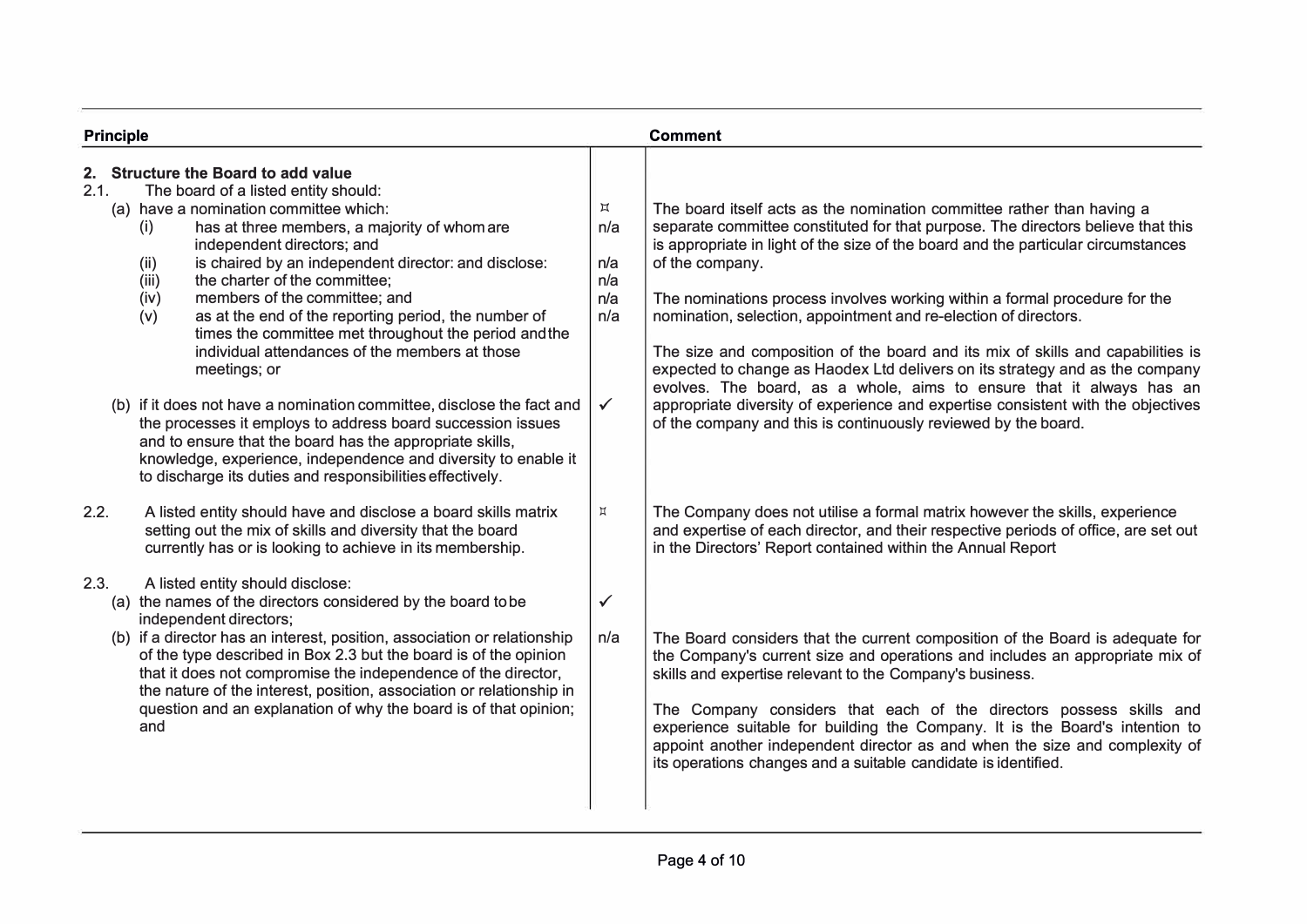| Principle |                                                                                                                                                                                                                                                                    |              | <b>Comment</b>                                                                                                                                                                                                                                                                                                                                                                                                                       |
|-----------|--------------------------------------------------------------------------------------------------------------------------------------------------------------------------------------------------------------------------------------------------------------------|--------------|--------------------------------------------------------------------------------------------------------------------------------------------------------------------------------------------------------------------------------------------------------------------------------------------------------------------------------------------------------------------------------------------------------------------------------------|
|           |                                                                                                                                                                                                                                                                    |              | To assist directors with independent judgement, it is the Board's policy that if a<br>director considers it necessary to obtain independent professional advice to<br>properly discharge the responsibility of their office as a director then, provided<br>the director first obtains approval for incurring such expense from the Chair, the<br>Company will pay the reasonable expenses associated with obtaining such<br>advice. |
|           | (c) the length of service of each director                                                                                                                                                                                                                         |              | Mr. F Huang was appointed in 2019, Ms, A Huang was appointed in 2019.                                                                                                                                                                                                                                                                                                                                                                |
|           |                                                                                                                                                                                                                                                                    |              | Refer 2.3                                                                                                                                                                                                                                                                                                                                                                                                                            |
| 2.4.      | A majority the board of a listed entity should be independent<br>directors.                                                                                                                                                                                        | $\boxtimes$  | Mr F. Huang is chairman and Executive Director. Alvin Tan is an independent<br>Non-Executive Director (to be appointed non-executive Director, Haodex)                                                                                                                                                                                                                                                                               |
| 2.5.      | The chair of the board of a listed entity should be an<br>independent director and, in particular, should not be the same<br>person as the CEO of the entity.                                                                                                      | $\checkmark$ | effective on conditional approval for NSX Listing being received by the<br>Company. Michael Pixeley is an independent Non-Executive Director (to be<br>appointed non-executive Director, Haodex) effective on conditional approval for<br>NSX Listing being received by the Company. The chief executive officer is Annie<br>Huang.                                                                                                  |
| 2.6.      | A listed entity should have a program for inducting new<br>directors and provide appropriate professional development<br>opportunities for directors to develop and maintain the skills<br>and knowledge needed to perform their role as directors<br>effectively. | $\checkmark$ | The Board reviews the skills and experience of the directors and ascertains any<br>shortcomings and development opportunities; it also oversees any induction<br>and ongoing education requirements.                                                                                                                                                                                                                                 |
| 3.1.      | 3. Promote ethical and responsible decision making<br>A listed entity should:<br>(a) have a code of conduct for its directors, senior executives and<br>employees; and                                                                                             | $\checkmark$ |                                                                                                                                                                                                                                                                                                                                                                                                                                      |
|           | (b) disclose that code or a summary of it.                                                                                                                                                                                                                         | $\checkmark$ | A code of conduct is available on the Company's website under the corporate<br>governance section. The code provides a framework for decisions and actions<br>promoting ethical conduct in employment.                                                                                                                                                                                                                               |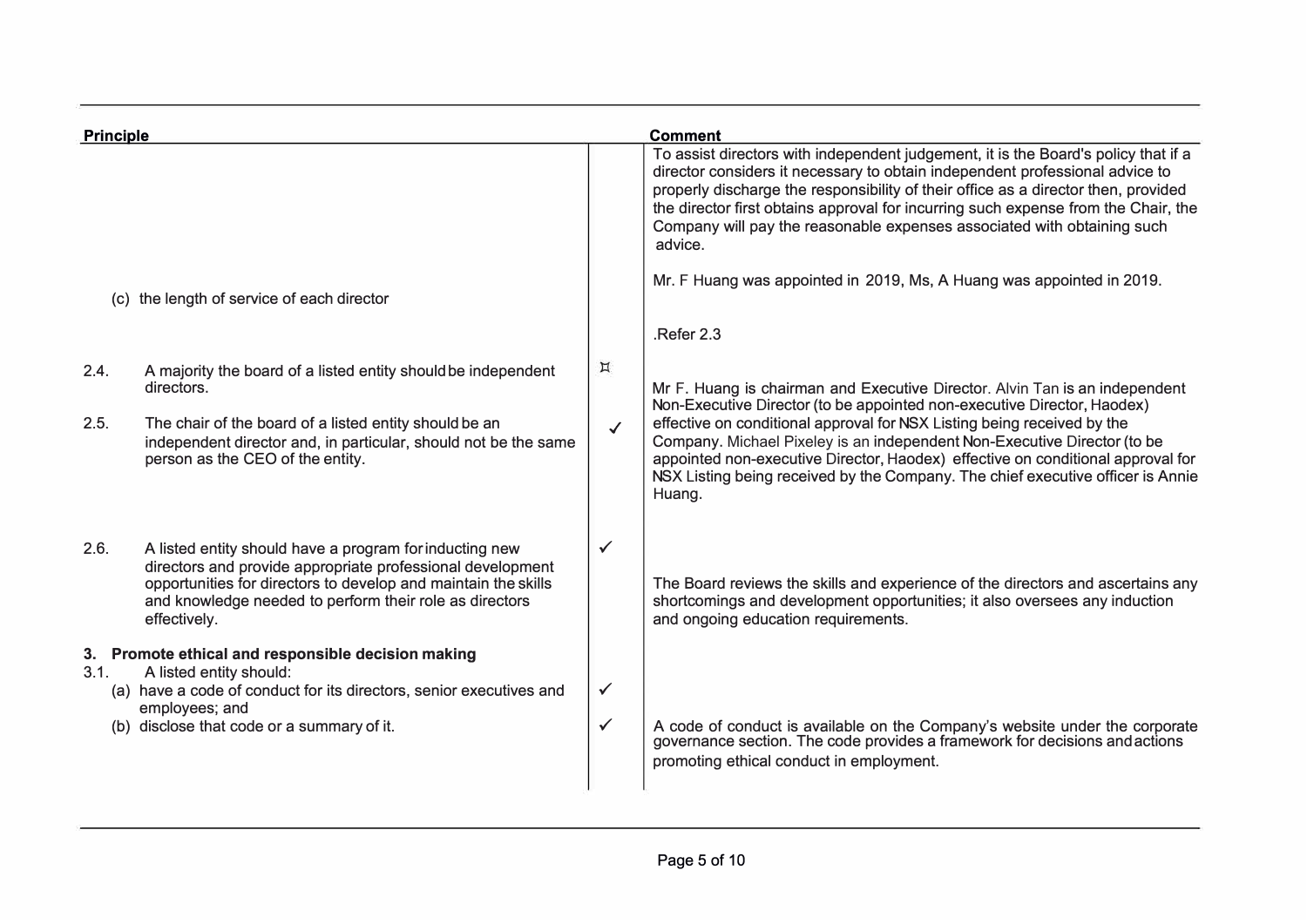| <b>Principle</b>                                                                                                                                                                                                                                                                                                            |                                              | <b>Comment</b>                                                                                                                                                                                                                                                                                                                                                  |
|-----------------------------------------------------------------------------------------------------------------------------------------------------------------------------------------------------------------------------------------------------------------------------------------------------------------------------|----------------------------------------------|-----------------------------------------------------------------------------------------------------------------------------------------------------------------------------------------------------------------------------------------------------------------------------------------------------------------------------------------------------------------|
| Safeguard integrity in financial reporting<br>4.<br>The board of a listed entity should:<br>4.1.<br>(a) have an audit committee which:                                                                                                                                                                                      | $\checkmark$                                 | An audit committee is in place and comprises:<br>two (2) independent, non-executive directors, Alvin Tan and<br>Michael Pixely.<br>one non-independent, executive director, Frank Huang.                                                                                                                                                                        |
| has at least three members, all of whom are non-executive<br>(i)<br>directors and a majority of whom are independent directors;<br>and<br>(ii) is chaired by an independent director, who is not chair of<br>the board,                                                                                                     | $\sharp$<br>$\sharp$                         | The directors believe that the current structure of the audit committee, as<br>described above, is appropriate in light of the current size of the board and the<br>particular circumstances of the company, and therefore full compliance with                                                                                                                 |
| and disclose:                                                                                                                                                                                                                                                                                                               |                                              | this recommendation is not possible.                                                                                                                                                                                                                                                                                                                            |
| (iii) the charter of the committee<br>(iv) the relevant qualifications and experience of the members<br>of the committee; and<br>(v) in relation to each reporting period, the number of times the<br>committee met throughout the period and the individual<br>attendances of the members at those meetings; or            | $\checkmark$<br>$\checkmark$<br>$\checkmark$ | The audit committee charter is disclosed on the Company's website whilst the<br>qualifications and experience of the members are outlined in the directors'<br>profiles in the Directors' Report contained within the Annual Report.<br>During the reporting period, the Audit Committee met on two occasionsand<br>both members were present for the meetings. |
| (b) if it does not have an audit committee, disclose that fact and the<br>processes it employs that independently verify and safeguard<br>the integrity of its corporate reporting, including the processes<br>for the appointment and removal of the external auditor and the<br>rotation of the audit engagement partner. | n/a                                          |                                                                                                                                                                                                                                                                                                                                                                 |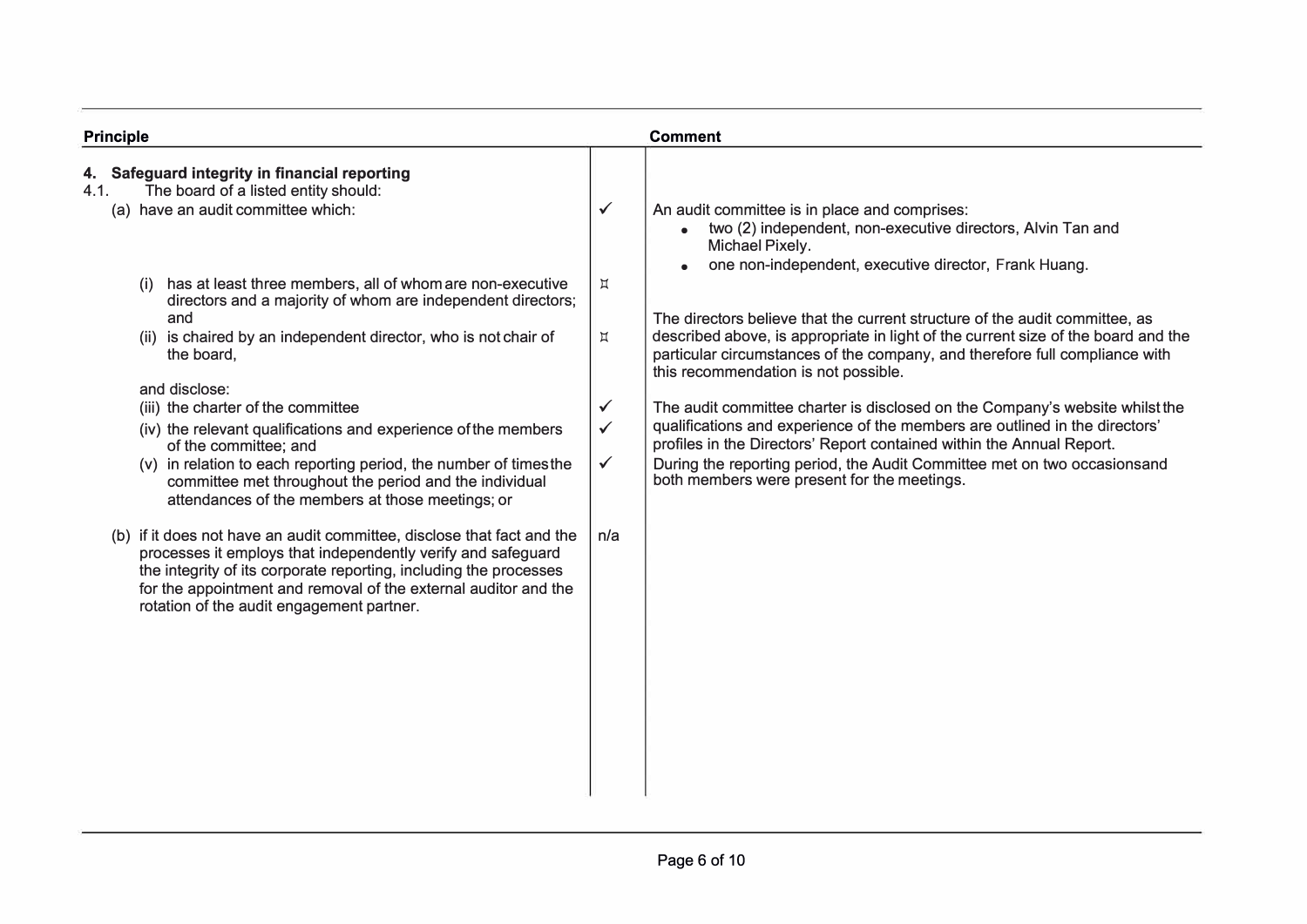| <b>Principle</b> |                                                                                                                                                                                                                                                                                                                                                                                                                                                    |                              | <b>Comment</b>                                                                                                                                                                                                                                                                                                                                                                                                                                                                              |
|------------------|----------------------------------------------------------------------------------------------------------------------------------------------------------------------------------------------------------------------------------------------------------------------------------------------------------------------------------------------------------------------------------------------------------------------------------------------------|------------------------------|---------------------------------------------------------------------------------------------------------------------------------------------------------------------------------------------------------------------------------------------------------------------------------------------------------------------------------------------------------------------------------------------------------------------------------------------------------------------------------------------|
| 4.2.             | The board of a listed entity should, before it approves the<br>entity's financial statements for a financial period, receive from<br>its CEO and CFO a declaration that, in their opinion, the<br>financial records of the entity have been properly maintained<br>and that the financial statements comply with the appropriate                                                                                                                   | $\checkmark$                 | The Company's chief executive officer and chief financial officer (or equivalent),<br>have provided the Board with the appropriate assurances in relation to full year<br>and half year statutory financial reports during the reporting period.                                                                                                                                                                                                                                            |
| 4.3.             | accounting standards and give a true and fair view of the<br>financial position and performance of the entity and that the<br>opinion has been formed on the basis of a sound system of risk<br>management and internal control which is operating effectively.<br>A listed entity that has an AGM should ensure that its external<br>auditor attends its AGM and is available to answer questions<br>from security holders relevant to the audit. | $\checkmark$                 | The Company's external auditor is invited to, and attends, the annual general<br>meeting. The auditor's presence is made known to shareholders during the<br>meeting and the opportunity provided to ask questions.                                                                                                                                                                                                                                                                         |
| 5.<br>5.1.       | <b>Make timely and balanced disclosure</b><br>A listed entity should:<br>(a) have a written policy for complying with its continuous<br>disclosure obligations under the Listing Rules; and<br>(b) disclose that policy or a summary of it.                                                                                                                                                                                                        | $\checkmark$<br>$\checkmark$ | A continuous disclosure policy is disclosed on the Company's website.                                                                                                                                                                                                                                                                                                                                                                                                                       |
| 6.1.             | 6. Respect the rights of security holders<br>A listed entity should provide information about itself and its<br>governance to investors via its website.                                                                                                                                                                                                                                                                                           | $\checkmark$                 | The Company's website www.Haodex.com.au provides information on the<br>Company including its background, objectives, projects and contact<br>details. The corporate governance page provides access to documents<br>such as the board and committee charters, securities trading policy and<br>diversitypolicy.<br>ASX announcements, company reports and presentations are uploaded to the<br>website following release to the ASX and editorial content is updated at least<br>quarterly. |
| 6.2.             | A listed entity should design and implement an investor<br>relations program to facilitate effective two-way communication<br>with investors.                                                                                                                                                                                                                                                                                                      | Д                            | The Company has not established a formal Shareholder communication<br>strategy. However it actively communicates with its Shareholders in order to<br>identify their expectations and actively promotes Shareholder involvement in<br>the Company.                                                                                                                                                                                                                                          |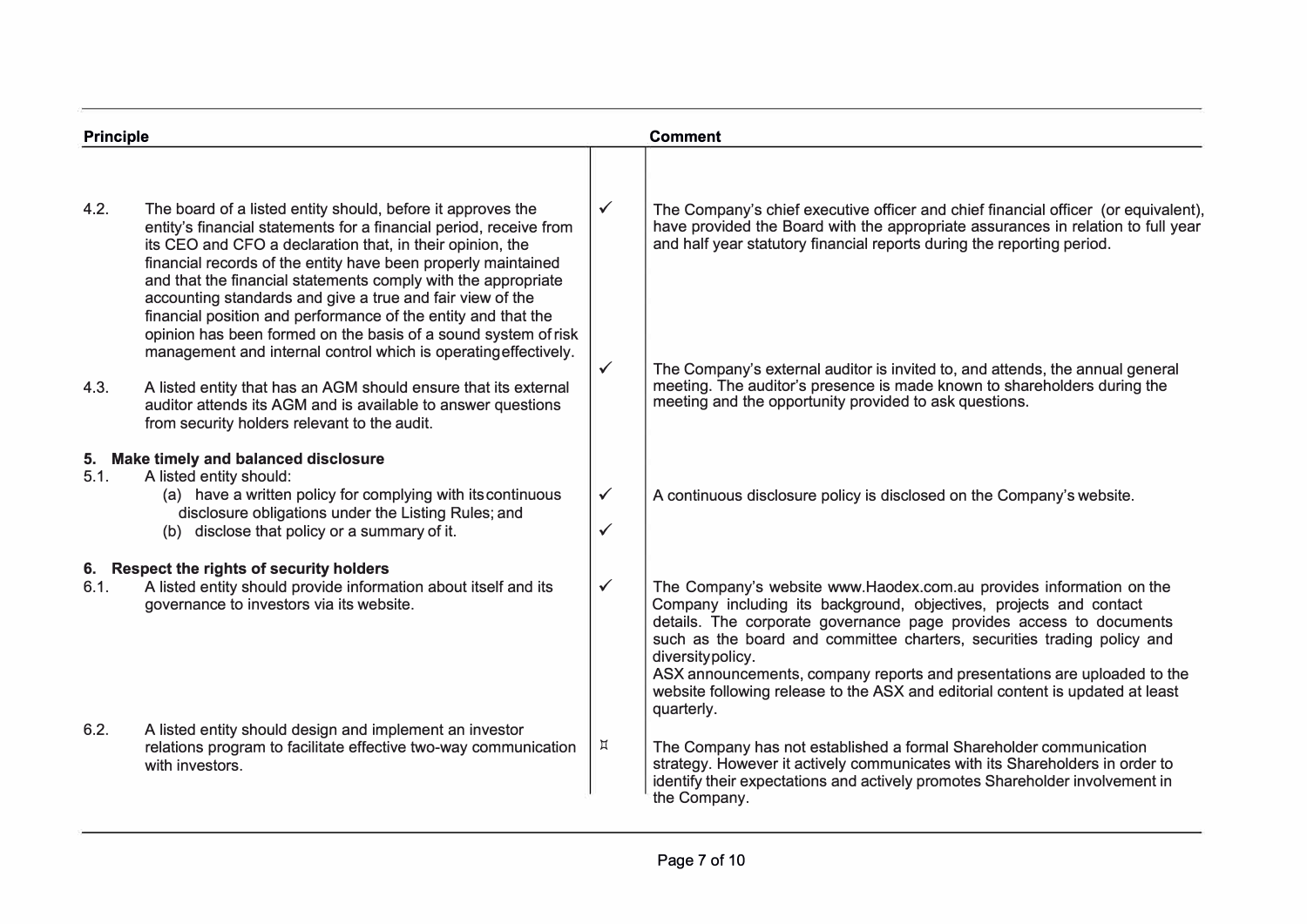| <b>Principle</b> |                                                                                                                                                                                                                                                                                                                                                                                                                                                                                                                                                                                                                                                                                                                                                                        | <b>Comment</b>                                               |                                                                                                                                                                                                                                                                                                                                                                                                                                                                                                                         |
|------------------|------------------------------------------------------------------------------------------------------------------------------------------------------------------------------------------------------------------------------------------------------------------------------------------------------------------------------------------------------------------------------------------------------------------------------------------------------------------------------------------------------------------------------------------------------------------------------------------------------------------------------------------------------------------------------------------------------------------------------------------------------------------------|--------------------------------------------------------------|-------------------------------------------------------------------------------------------------------------------------------------------------------------------------------------------------------------------------------------------------------------------------------------------------------------------------------------------------------------------------------------------------------------------------------------------------------------------------------------------------------------------------|
|                  |                                                                                                                                                                                                                                                                                                                                                                                                                                                                                                                                                                                                                                                                                                                                                                        |                                                              | It achieves this by posting on its website copies of all information lodged with<br>the ASX. Shareholders with internet access are encouraged to provide their<br>email addresses in order to receive electronic copies of information distributed<br>by the Company. Alternatively, hard copies of information distributed by the<br>Company are available on request.                                                                                                                                                 |
| 6.3.             | A listed entity should disclose the policies and processes it has<br>in place to facilitate and encourage participation at meetings of<br>security holders.                                                                                                                                                                                                                                                                                                                                                                                                                                                                                                                                                                                                            | $\checkmark$                                                 | The Board encourages the attendance of shareholders at shareholders' meetings and sets the time and place of each meeting to promote maximum<br>attendance by shareholders.                                                                                                                                                                                                                                                                                                                                             |
| 6.4.             | A listed entity should give security holders the option to receive<br>communications from, and send communications to, the entity<br>and its security register electronically.                                                                                                                                                                                                                                                                                                                                                                                                                                                                                                                                                                                         | $\checkmark$                                                 | The Company welcomes electronic communication from its shareholders via<br>the publicised email address admin@Haodex.com.au. In addition, details of<br>ASX announcements and company reports are distributed to interested parties<br>via email as well as being uploaded to the website.<br>The Company's share registry also engages with shareholders electronically<br>and makes available a range of relevant forms on its website.                                                                               |
| 7.1.             | 7. Recognise and manage risk<br>The board of a listed entity should:<br>(a) have a committee or committees to oversee risk, each of which:<br>(i) has at least three members, a majority of whom are<br>independent directors; and<br>(ii) is chaired by an independent director;<br>and disclose:<br>(iii) the charter of the committee;<br>(iv) the members of the committee; and<br>(v) as at the end of each reporting period, the number of times<br>the committee met throughout the period and the individual<br>attendances of the members at those meetings; or<br>(b) if it does not have a risk committee or committees that satisfy a)<br>above, disclose that fact and the processes it employs for<br>overseeing the entity's risk management framework. | $\boldsymbol{\Xi}$<br>n/a<br>n/a<br>n/a<br>n/a<br>n/a<br>n/a | The Company has an informal risk oversight and management policy and<br>internal compliance and control system.<br>The Board does not currently have formal procedures in place but is aware of<br>the various risks that affect the Company and its particular business. As the<br>Company develops, the Board will develop appropriate procedures to deal with<br>risk oversight and management and internal compliance, taking into account<br>the size of the Company and the stage of development of its projects. |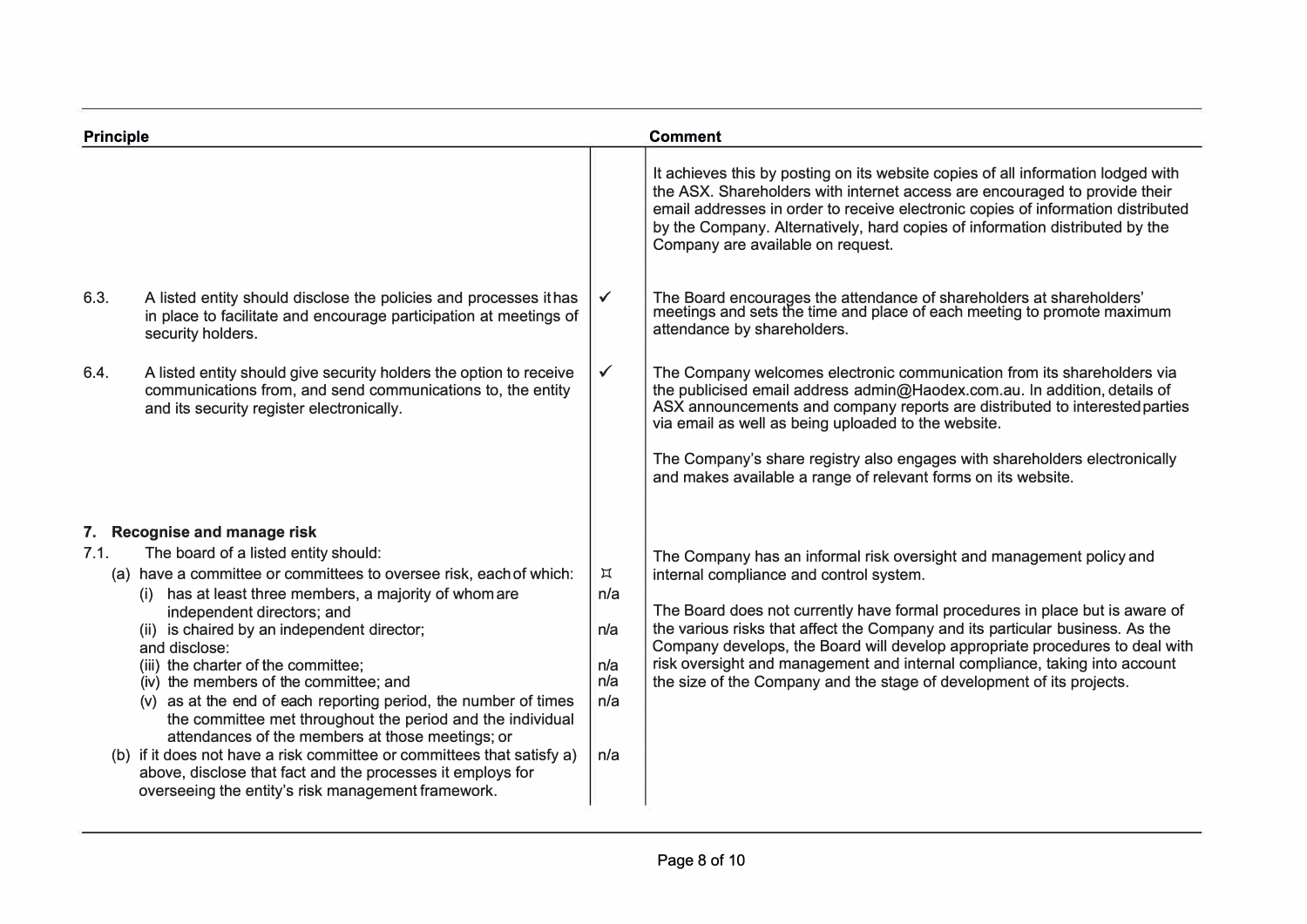| Principle |                                                                                                                                                                                                                       |                         | <b>Comment</b>                                                                                                                                                                                                                                                                          |  |
|-----------|-----------------------------------------------------------------------------------------------------------------------------------------------------------------------------------------------------------------------|-------------------------|-----------------------------------------------------------------------------------------------------------------------------------------------------------------------------------------------------------------------------------------------------------------------------------------|--|
|           |                                                                                                                                                                                                                       |                         |                                                                                                                                                                                                                                                                                         |  |
| 7.2.      | The board or a committee of the board should:<br>(a) review the entity's risk management framework at leastannually<br>to satisfy itself that it continues to be sound; and                                           | n/a                     |                                                                                                                                                                                                                                                                                         |  |
|           | (b) disclose, in relation to each reporting period, whether sucha<br>review has taken place.                                                                                                                          | n/a                     |                                                                                                                                                                                                                                                                                         |  |
| 7.3.      | A listed entity should disclose:<br>(a) if it has an internal audit function, how the function is structured<br>and what role it performs; or                                                                         | Д                       | The Company does not have a formal internal audit function however the audit<br>committee oversees the effectiveness of risk management and internal control<br>processes.                                                                                                              |  |
|           | (b) if it does not have an internal audit function, that fact and the<br>processes it employs for evaluating and continually improving<br>the effectiveness of its risk management and internal control<br>processes. | n/a                     |                                                                                                                                                                                                                                                                                         |  |
| 7.4.      | A listed entity should disclose whether it has any material<br>exposure to economic, environmental and social sustainability<br>risks and, if it does, how it manages or intends to manage<br>those risks.            | $\checkmark$            | The Company does not currently have any material exposure to economic,<br>environmental and social sustainability risks.                                                                                                                                                                |  |
|           | 8. Remunerate fairly and responsibly                                                                                                                                                                                  |                         |                                                                                                                                                                                                                                                                                         |  |
| 8.1.      | The board of a listed entity should:                                                                                                                                                                                  |                         |                                                                                                                                                                                                                                                                                         |  |
|           | (a) have a remuneration committee which:                                                                                                                                                                              | $\checkmark$            |                                                                                                                                                                                                                                                                                         |  |
|           | has at least three members, a majority of whom are<br>independent directors; and<br>(ii) is chaired by an independent director;                                                                                       | Д<br>$\boldsymbol{\Xi}$ | The directors believe that the current structure of the audit committee, as<br>described above, is appropriate in light of the current size of the board and the<br>particular circumstances of the company, and therefore full compliance with<br>this recommendation is not possible. |  |
|           | and disclose:                                                                                                                                                                                                         |                         |                                                                                                                                                                                                                                                                                         |  |